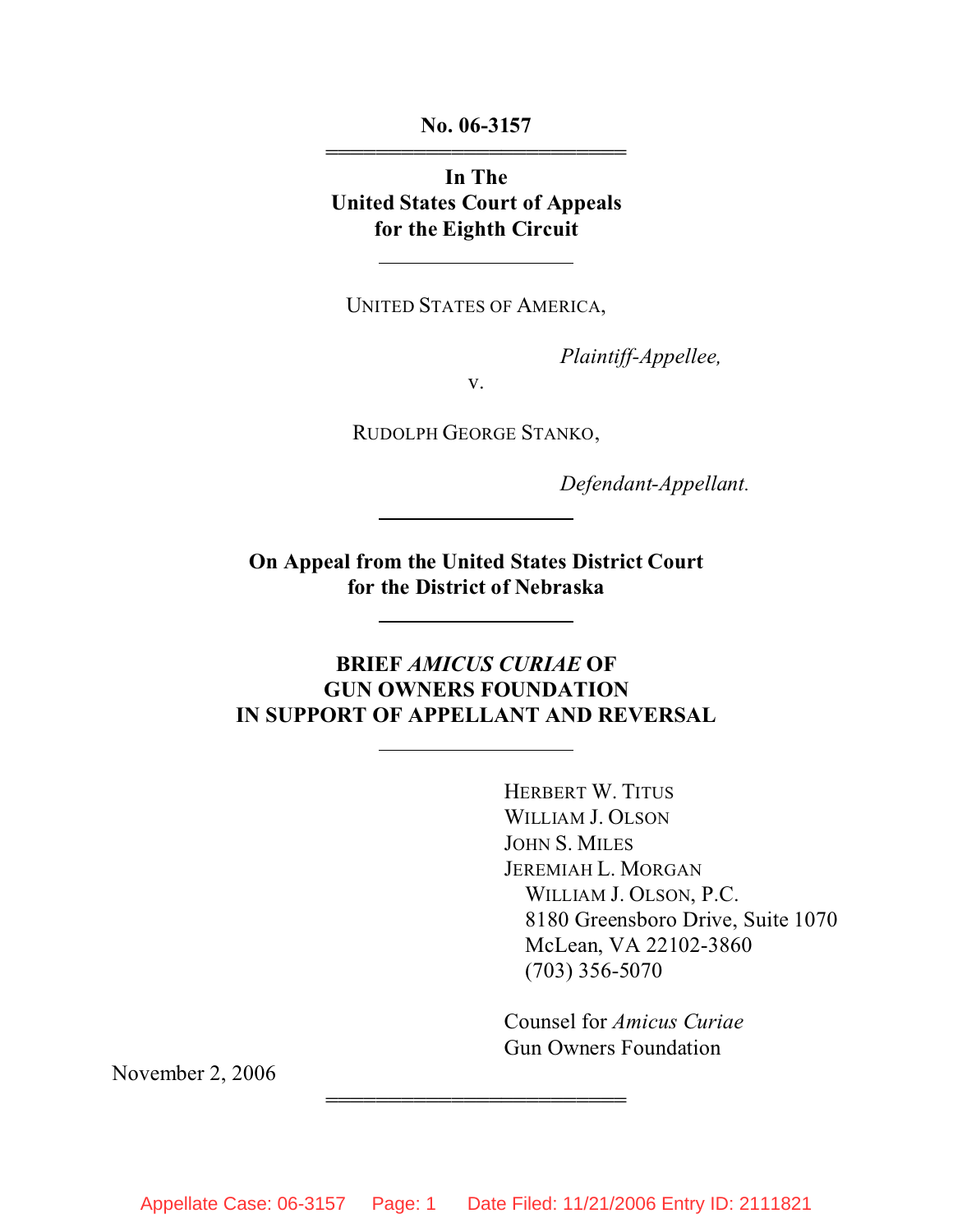### DISCLOSURE OF CORPORATE AFFILIATIONS AND FINANCIAL INTEREST

Pursuant to Federal Rules of Appellate Procedure 26.1 and 29(c), it is hereby certified that the *amicus curiae,* Gun Owners Foundation, is a nonstock, nonprofit corporation having no parent corporation, and that there is no publicly held corporation owning any portion of, or having any financial interest in, Gun Owners Foundation.

l

John S. Miles Counsel for *Amicus Curiae* Gun Owners Foundation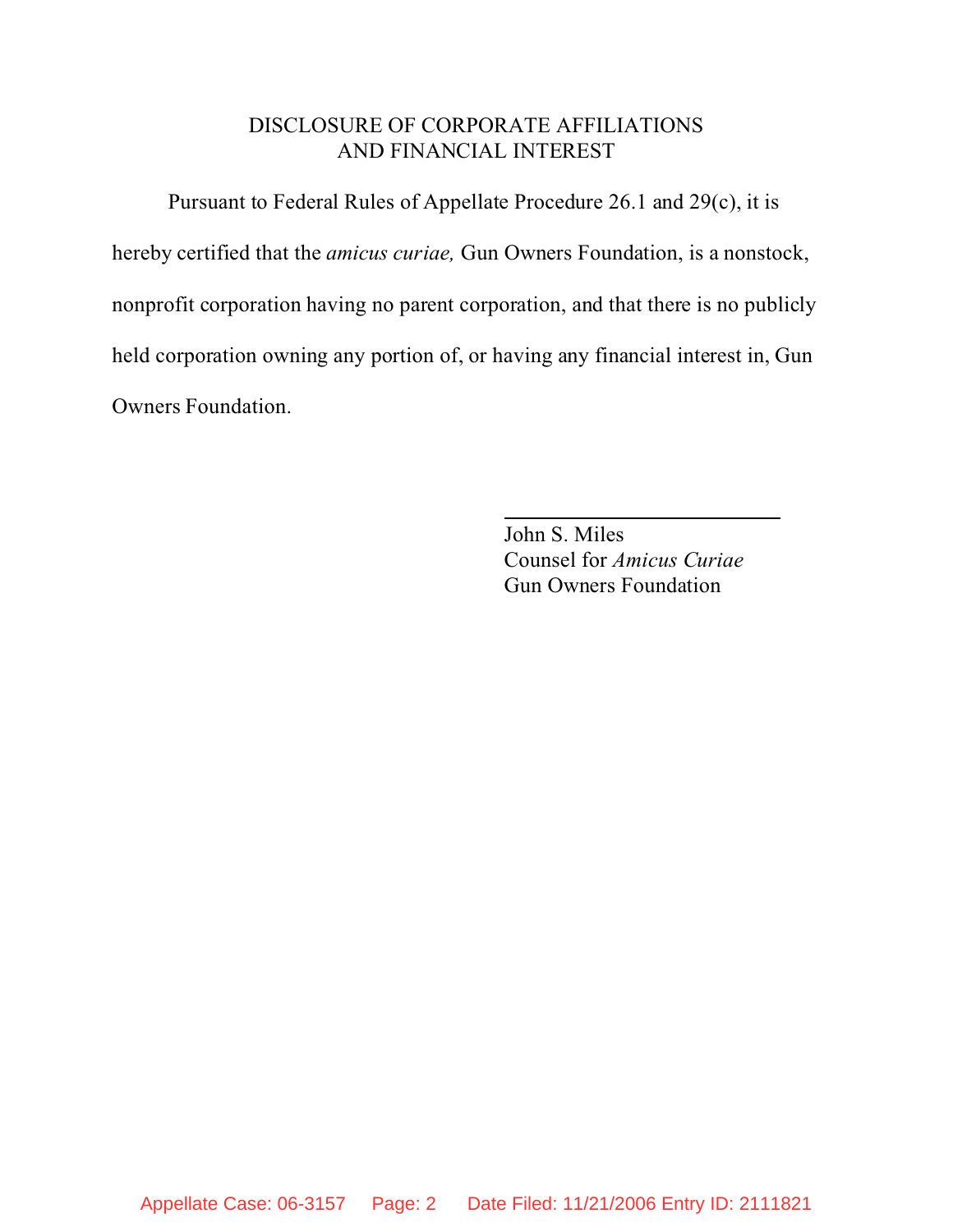# **TABLE OF CONTENTS**

| $\mathbf{I}$ . | THE INDICTMENT CHARGING MR. STANKO WITH A<br>VIOLATION OF TITLE 18, UNITED STATES CODE, SECTION |                                                                                                                                                                      |
|----------------|-------------------------------------------------------------------------------------------------|----------------------------------------------------------------------------------------------------------------------------------------------------------------------|
|                | A.                                                                                              | The Definition of the Predicate Crime in 18 U.S.C.<br>Section 922(g)(1) Has Two Distinct Components 5                                                                |
|                | <b>B.</b>                                                                                       | Both Components of the Predicate Offense are Elements<br>of the Offense Defined in 18 U.S.C. Sections $922(g)(1)$                                                    |
|                | $C_{\cdot}$                                                                                     | The Failure to Allege the Negative Component of the<br>Predicate Offense Required for a Violation of 18 U.S.C.<br>Section $922(g)(1)$ Renders Counts I and II of the |
| II.            |                                                                                                 | MR. STANKO WAS DENIED HIS SIXTH AMENDMENT RIGHT                                                                                                                      |
|                | A.                                                                                              | The Trial Court's Jury Instructions Erroneously Omitted<br>the Element of the Predicate Offense Defined in 18                                                        |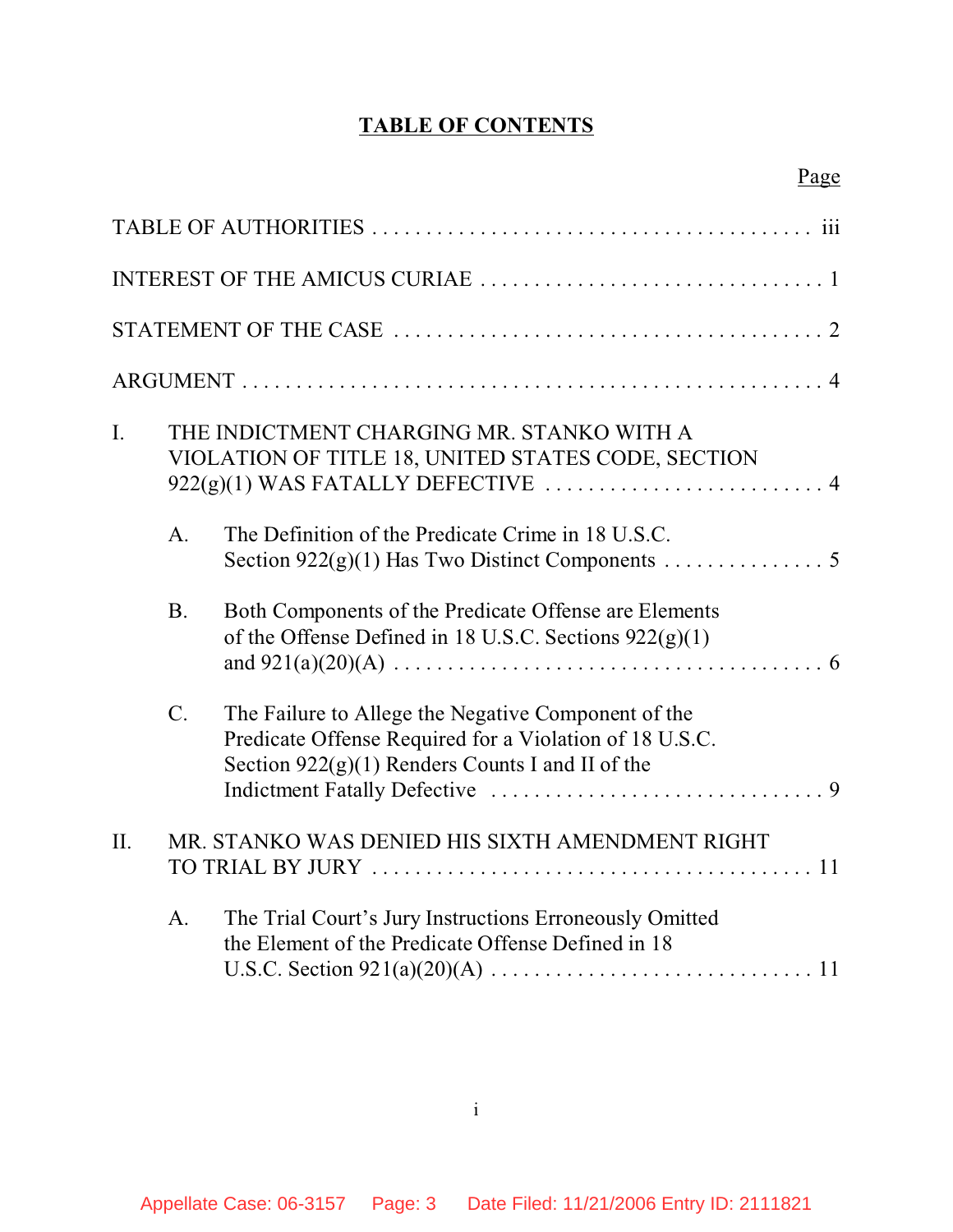| $\mathbf{B}$ | The Trial Court's Failure to Instruct the Jury on the 18 |  |  |  |
|--------------|----------------------------------------------------------|--|--|--|
|              | U.S.C. Section $921(a)(20)(A)$ Element of the Predicate  |  |  |  |
|              |                                                          |  |  |  |
|              |                                                          |  |  |  |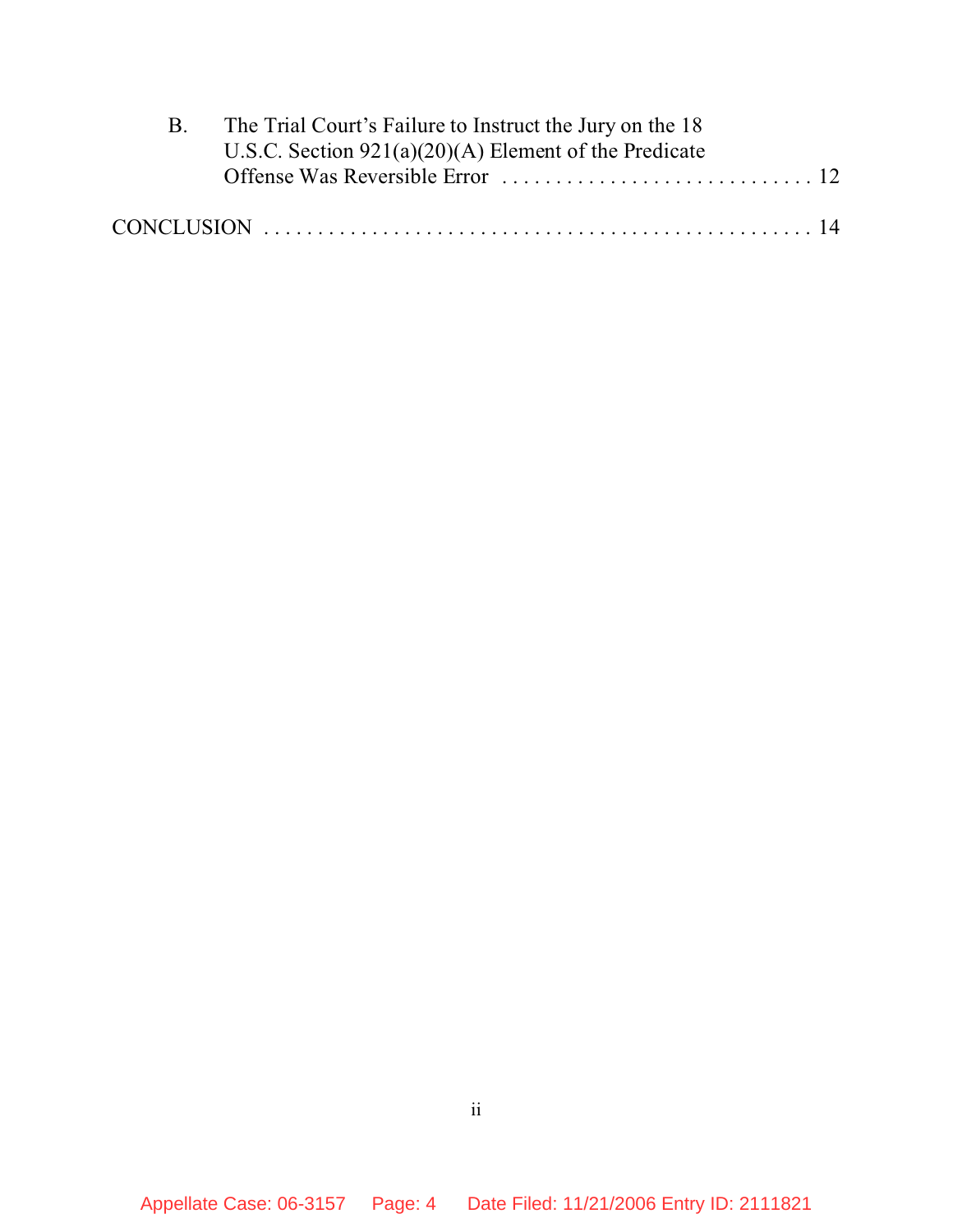# **TABLE OF AUTHORITIES**

Page

# FEDERAL STATUTES

### **CASES**

| United States v. Flower, 29 F.3d 530 (10th Cir. 1994) 7, 8, 12, 13            |
|-------------------------------------------------------------------------------|
|                                                                               |
|                                                                               |
|                                                                               |
| United States v. Resendez-Ponce, 425 F.3d 729 (9th Cir. 2005), cert. granted, |
|                                                                               |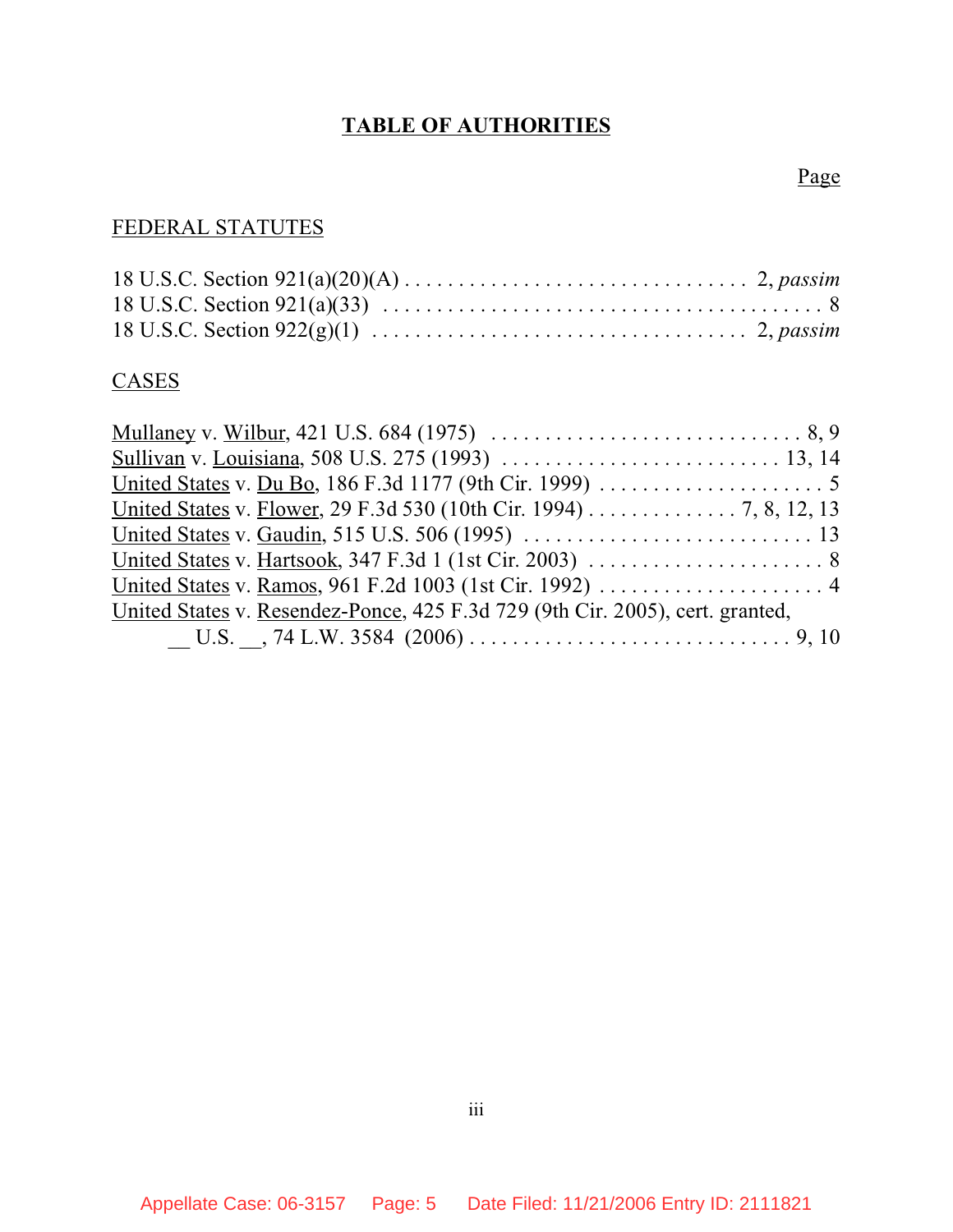#### **INTEREST OF THE AMICUS CURIAE**

Gun Owners Foundation ("GOF") was established as a nonprofit corporation in the Commonwealth of Virginia in 1983. GOF engages in nonpartisan research, study, analysis and education regarding, *inter alia*, the ownership and use of firearms, and engages in public interest litigation in defense of human and civil rights secured by law, including the defense of the rights of crime victims, the rights to own and use firearms, and related issues. GOF is exempt from federal income tax as an organization described in section  $501(c)(3)$ of the Internal Revenue Code, and is classified as a public charity.

GOF fulfills its educational/public interest litigation mission through a variety of projects, including the submission of briefs in federal and state legal actions presenting significant questions of law. GOF has filed *amicus curiae* briefs in other federal litigation involving constitutional or statutory issues, including briefs in United States district courts, United States courts of appeal and the United States Supreme Court. This brief is intended to assist the United States Court of Appeals for the Eighth Circuit with respect to its analysis of whether the underlying indictment was fatally defective, as well as whether the appellant, as one accused of a federal crime, was deprived of his Fifth Amendment rights to indictment by a Grand Jury and to Due Process of Law, and of his Sixth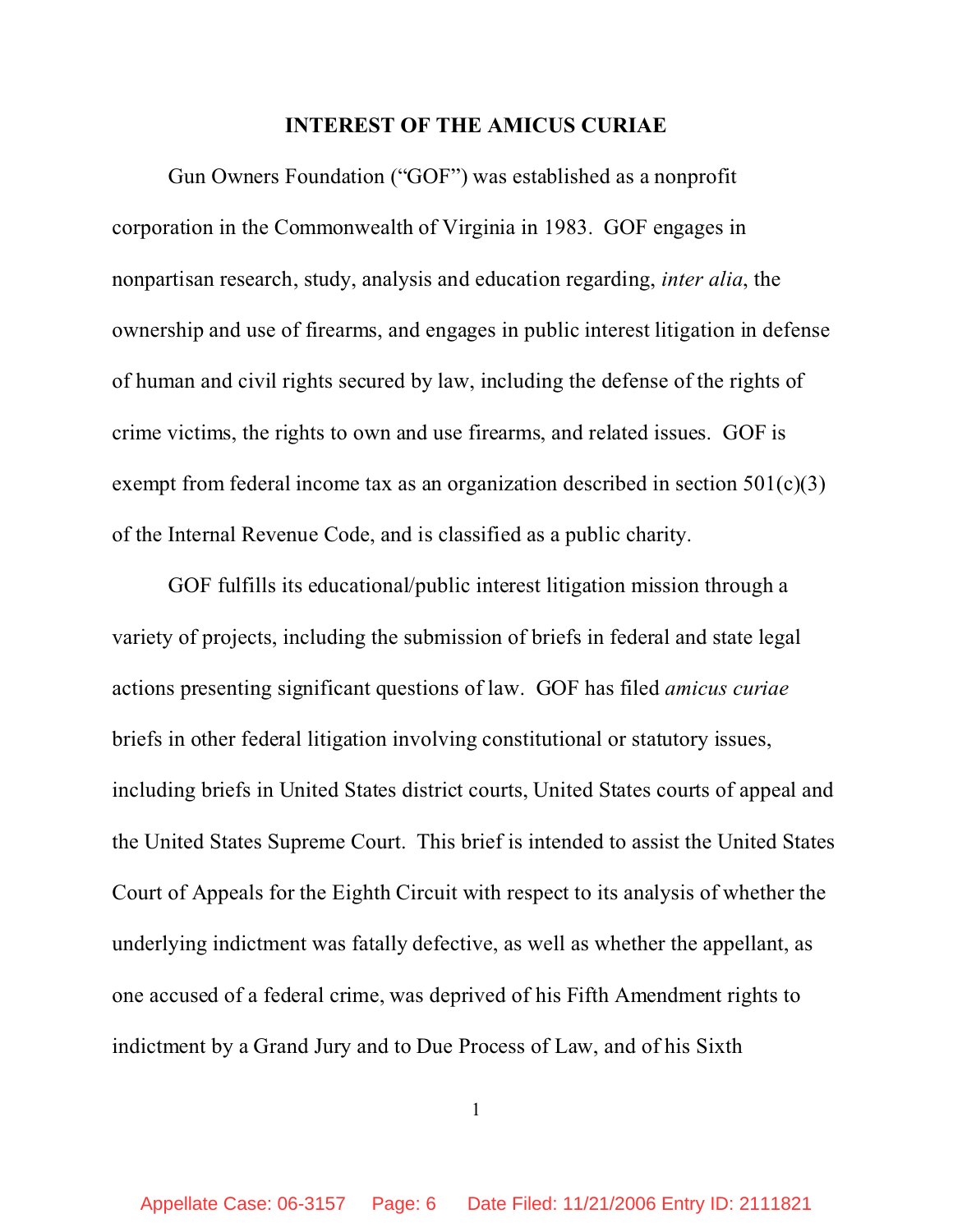Amendment right to jury trial in the court below.

#### **STATEMENT OF THE CASE**

Rudolph George Stanko stands convicted of two counts of a three-count indictment. In each of the two counts, Mr. Stanko was charged with a violation of 18 U.S.C. Section  $922(g)(1)$ . A common element of the crimes charged in both counts is that Mr. Stanko had "previously been convicted of a crime, to wit: Conspiracy to Violate the Federal Meat Inspection Act ... punishable by imprisonment for a term exceeding one year." Neither count, however, contained any allegation that the specified crime was also **not** a crime involving "regulation of business practices" similar to "offenses pertaining to antitrust violations, unfair trade practices, restraints of trade," as required by the statutory definition of "crime punishable by imprisonment for a term exceeding one year." *See* 18 U.S.C. Section 921(a)(20)(A).

Prior to trial, Mr. Stanko sought "dismissal" of the indictment on the ground that "the indictment upon which [Counts I and II are] based does not set forth the essential elements of an offense":

To be valid, an indictment must allege that the defendant performed acts which, if proven, constituted a violation of the law that he or she is charged with.... The applicability of 18 U.S.C.  $\S$  921(a)(20) acts as a bar to Stanko's prosecution for being a felon in possession of a firearm. [Trial Record, Document 22, pp. 1, 9 (April 1, 2005).]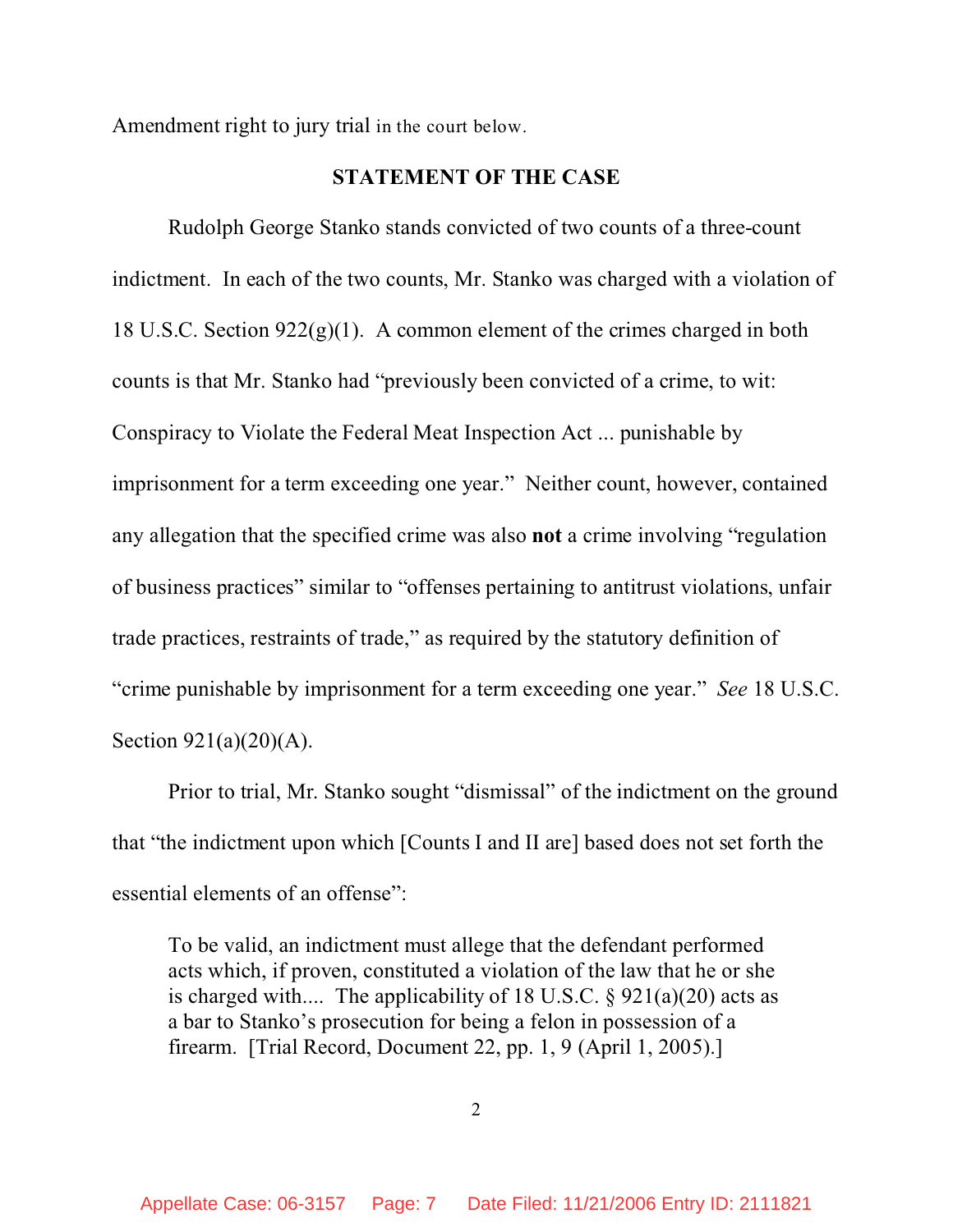The trial court denied Mr. Stanko's request.

After trial, Mr. Stanko proposed that the jury be instructed on all of the "essential elements" of the crimes charged in Counts I and II, including the following:

[T]he term "crime punishable by imprisonment for a term of one (1) year" does not include: Any federal or state offense pertaining to antitrust violations, unfair trade practices, restraints of trade, or other similar offenses relating to the regulation of business practices. If you find Defendant's prior conviction, if any, was any federal or state offense pertaining to antitrust violations, unfair trade practices, restraints of trade, or other similar offenses relating to the regulation of business practices, you must find the Defendant not guilty. [Trial Record, Document No. 261, p. 4, Defendant's Proposed Instruction No. 11 (April 21, 2005).]

The trial court refused Defendant's proposed instruction, omitting any mention of the "business regulation" exclusion from 18 U.S.C. Section  $921(a)(20)(A)$ 's definition of "a crime punishable by imprisonment for a term exceeding one year." Trial Record, Document No. 269, pp. 13-14, Instruction No. 10 (April 21, 2005).

On appeal, Mr. Stanko has identified three distinct issues. *See* Appellant's Brief, Statement of the Issues. This brief *amicus curiae* addresses issues numbered 2 and 3, but in reverse order: (A) Whether Counts I and II of the indictment legally charged Mr. Stanko with the crime of violation of 18 U.S.C. Section  $922(g)(1)$ , as required by the Fifth Amendment right to indictment by a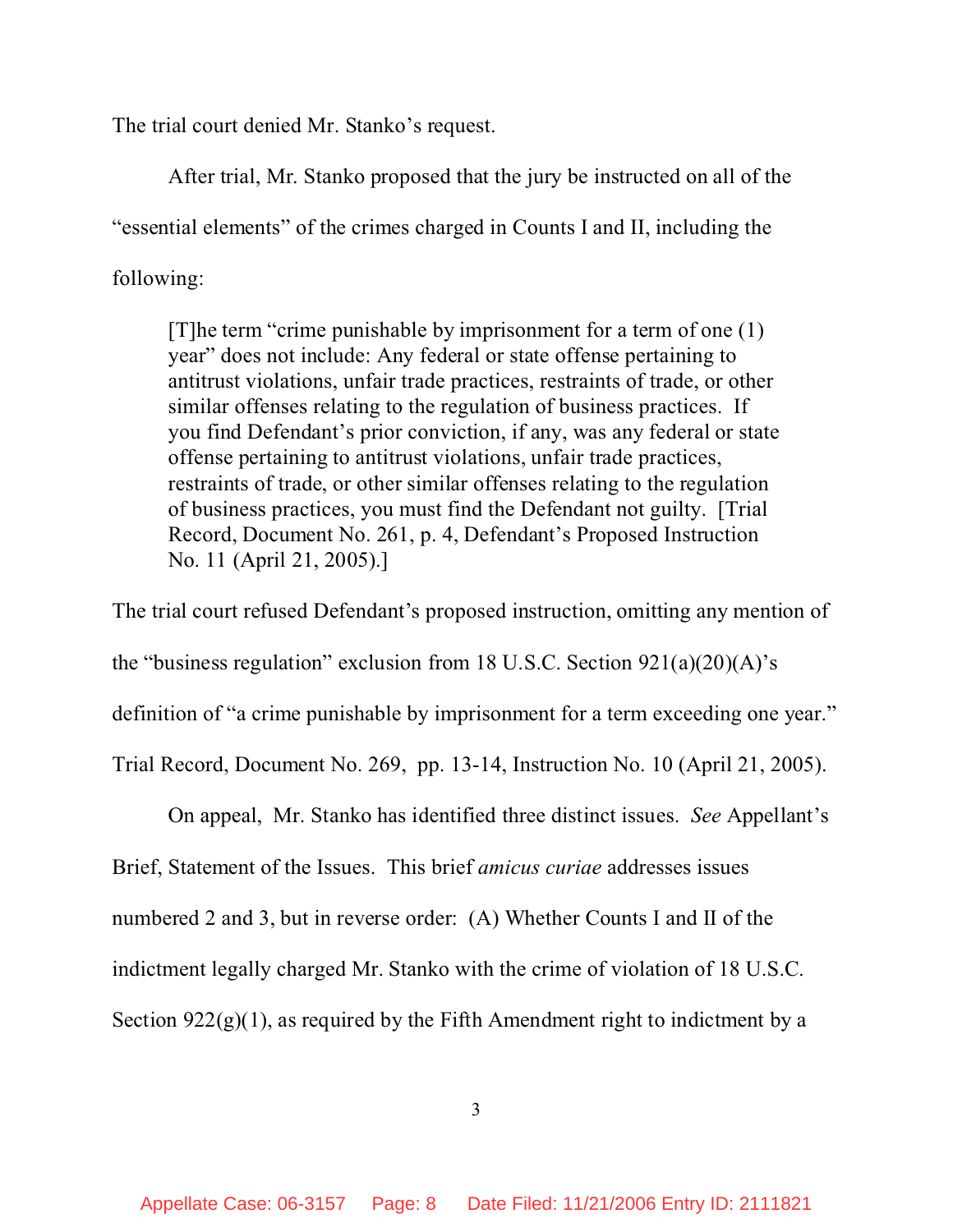Grand Jury; and (B) whether Mr. Stanko was also deprived of his Sixth

Amendment right to trial by jury on every element of the offense.

For the reasons stated below, it is submitted that Mr. Stanko was neither constitutionally nor legally charged in Counts I and II of violations of 18 U.S.C. Section  $922(g)(1)$ , nor was every element of the offenses charged in Counts I and II properly presented to the trial jury to be proven beyond a reasonable doubt.

#### **ARGUMENT**

# **I. THE INDICTMENT CHARGING MR. STANKO WITH A VIOLATION OF TITLE 18, UNITED STATES CODE, SECTION 922(g)(1) WAS FATALLY DEFECTIVE.**

In Counts I and II of the indictment below, Mr. Stanko was charged with having violated 18 U.S.C. Section  $922(g)(1)$ . In order to convict under this section, the government must prove, among other things, that Mr. Stanko had been convicted of "the requisite predicate offense" — that is, "a crime punishable by imprisonment for a term exceeding one year." *See* United States v. Ramos, 961 F.2d 1003, 1005 (1st Cir. 1992).

At issue on this appeal is whether the predicate crime — conspiracy to violate the Federal Meat Inspection Act — **as alleged** in Counts I and II of the indictment constituted "a crime punishable by imprisonment for a term exceeding one year," as defined in 18 U.S.C. Section 921(a)(20)(A). If not, then Counts I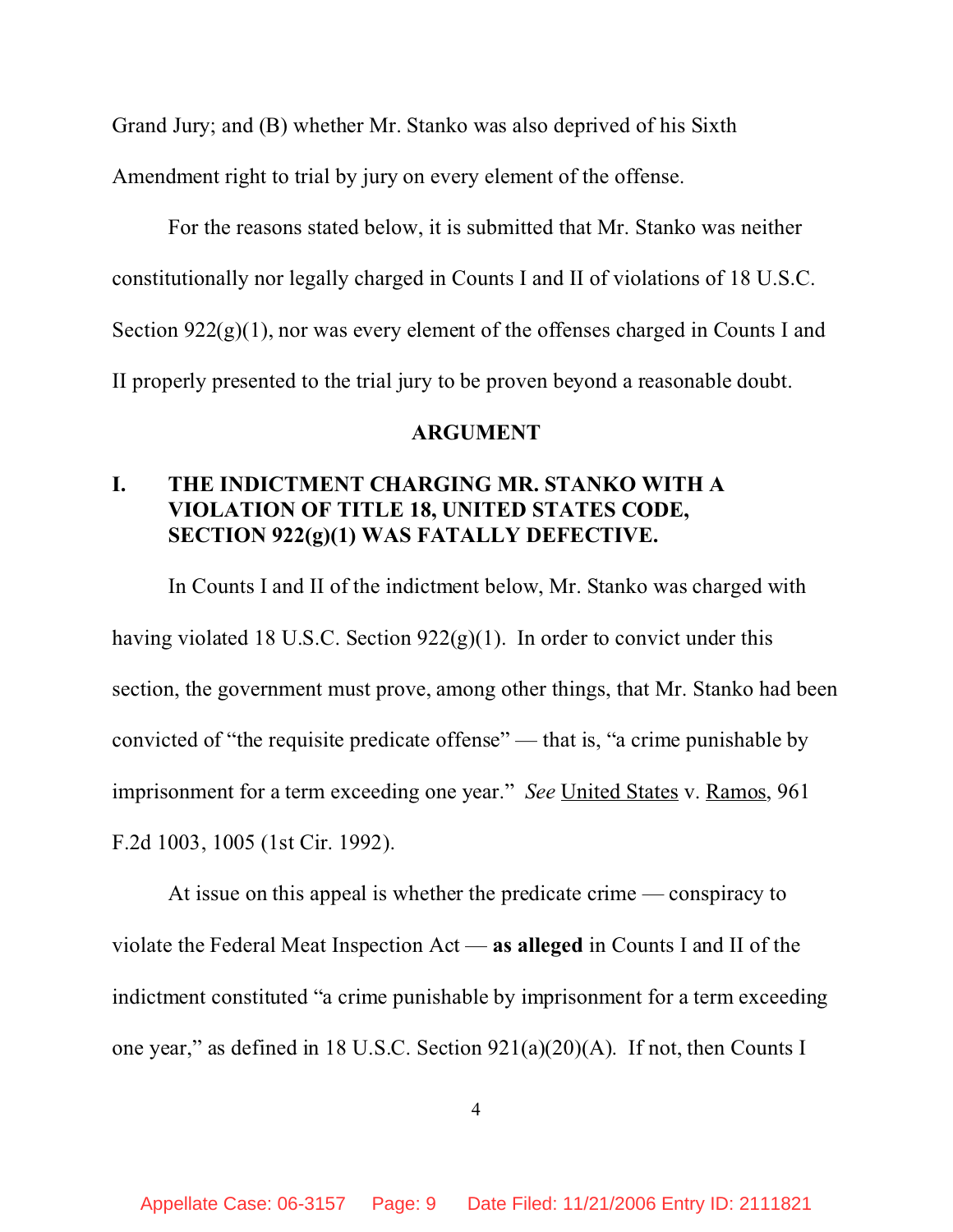and II of the indictment were insufficient as a matter of law — having omitted therefrom an essential element of the offense — and, consequently, were fatally flawed. *See* United States v. Du Bo, 186 F.3d 1177, 1179 (9th Cir. 1999).

## **A. The Definition of the Predicate Crime in 18 U.S.C. Section 922(g)(1) Has Two Distinct Components.**

The statute in question, 18 U.S.C. Section 922(g)(1), prohibits the possession "in or affecting commerce [of] any firearm or ammunition; or [the receipt of] any firearm or ammunition which has been shipped or transported in interstate or foreign commerce" by any person "who has been **convicted** in any court of, **a crime punishable by imprisonment for a term exceeding one year."**  (Emphasis added.) For the purpose of chapter 44 of Title 18, United States Code, of which 18 U.S.C. Section  $922(g)(1)$  is a part, 18 U.S.C. Section  $921(a)(20)(A)$ defines "[t]he term 'crime punishable by imprisonment for a term exceeding one year' ... **not** [to] include" (emphasis added):

[A]ny Federal or State offenses pertaining to antitrust violations, unfair trade practices, restraints of trade, or **other similar offenses relating to the regulation of business practices**.... [18 U.S.C. Section  $921(a)(20)(A)$  (emphasis added).]

The plain language of the 18 U.S.C. Section 921(a)(20)(A) definition demonstrates that the term "crime punishable by imprisonment for a term exceeding one year" contains both a positive and a negative component. The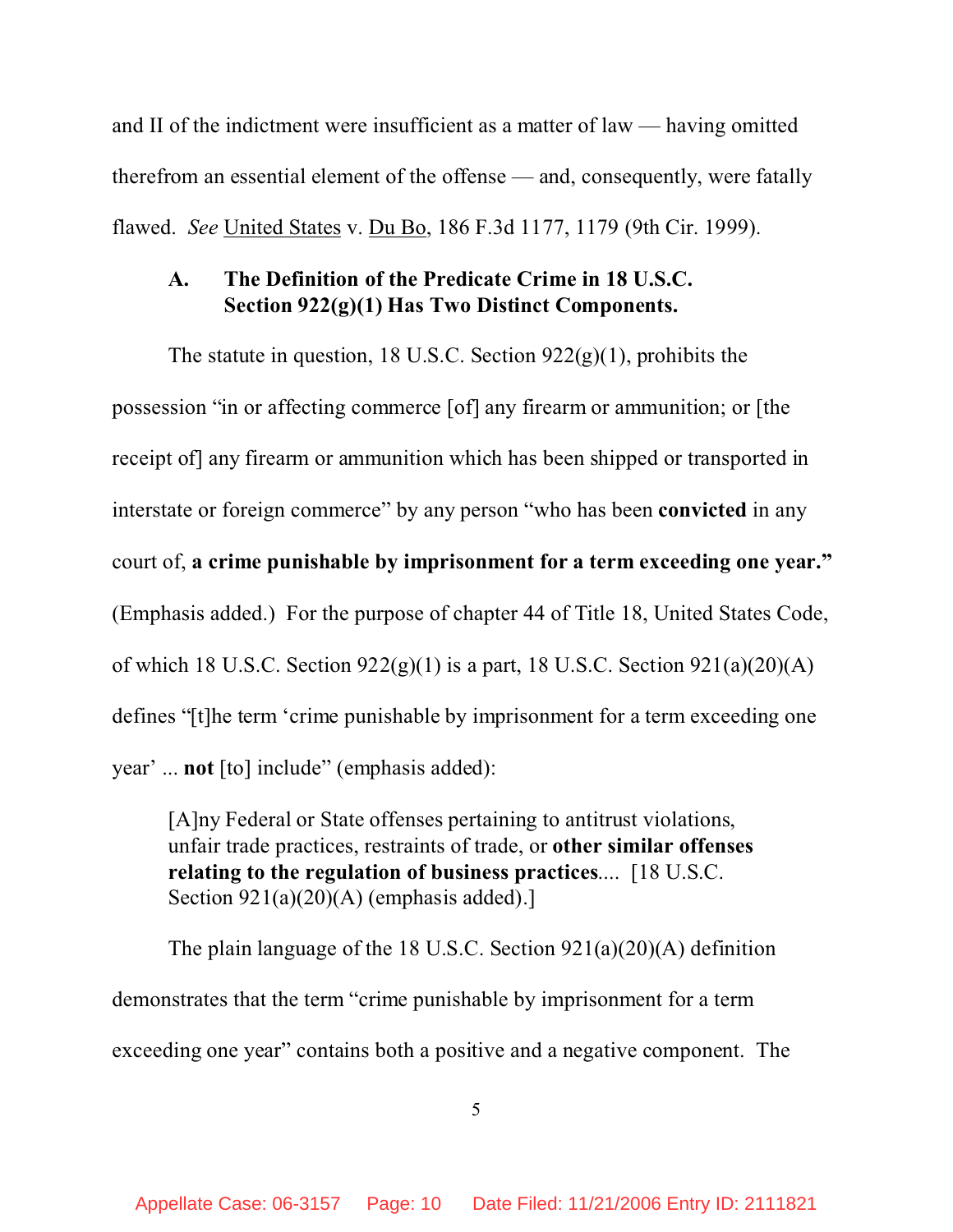positive component is that the predicate offense must be a "crime punishable by imprisonment for a term exceeding one year." The negative component is that the offense — even though punishable by imprisonment for a term exceeding one year — must **not** be one "pertaining to antitrust violations, unfair trade practices, restrains of trade, **or other similar offenses related to the regulation of business practices.**" *Id.* (Emphasis added.)

Counts I and II of the indictment against Mr. Stanko contained the mere allegation that Mr. Stanko had been convicted of the crime of "Conspiracy to Violate the Federal Meat Inspection Act ... punishable by imprisonment for a term exceeding one year." *See* Trial Record, Document No. 269, pp. 13-14, Instruction No. 10. While this language fulfilled the requirement that the positive component of the predicate offense be alleged in the indictment, it did not fulfill the requirement that the negative component also be alleged in the indictment, as issued by the Grand Jury.

## **B. Both Components of the Predicate Offense are Elements of the Offense Defined in 18 U.S.C. Sections 922(g)(1) and 921(a)(20)(A).**

It might be argued by the Government that, while: (a) the positive component of the definition of the predicate offense — "crime punishable by imprisonment for a term exceeding one year" — is an element of the 18 U.S.C.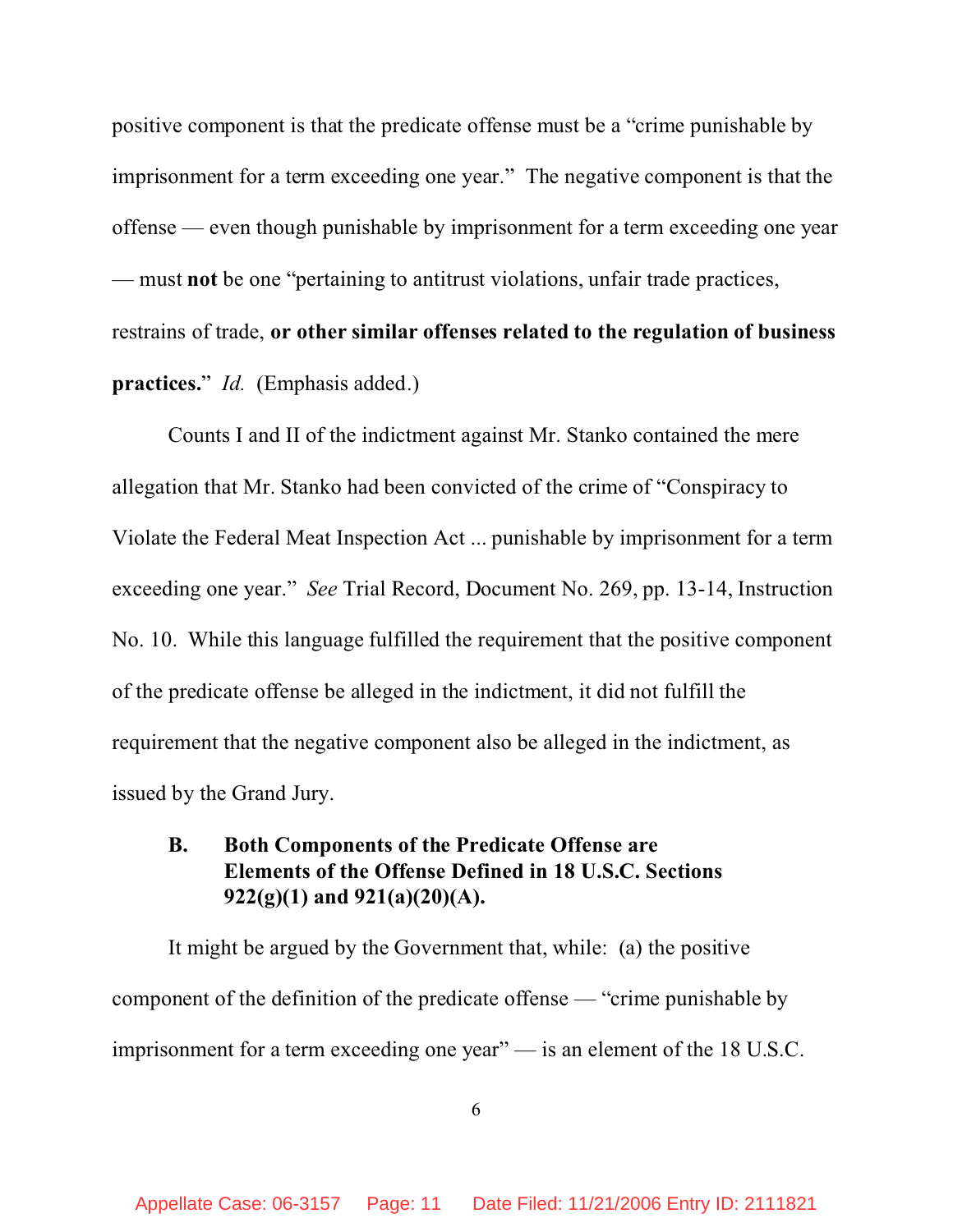Section  $922(g)(1)$  violations charged in Counts I and II of the indictment; (b) the negative component contained in 18 U.S.C. Section 921(a)(20)(A) constitutes an affirmative defense and, thus, need not be pled in the indictment. However, such an argument is neither supported by precedent nor by the language of the statute nor by any overriding principle of American criminal jurisprudence.

In United States v. Flower, 29 F.3d 530 (10th Cir. 1994), the U.S. Court of Appeals for the Tenth Circuit faced the question whether the definition of "a crime punishable by imprisonment for a term exceeding one year" as defined in 18 U.S.C. Section 921(a)(20(A) constituted either: (a) an affirmative defense to a charge of a violation of 18 U.S.C. Section  $922(g)(1)$ , as the Government contended; or (b) a required delineation of "what constitutes a predicate felony conviction in §  $922(g)(1)$  cases," as the defendant argued. *Id.*, 29 F.3d at 534. The court ruled against the Government on this question:

Nothing in the plain language of  $\S$ § 922(g)(1) or 921(a)(20) suggests that the  $\S 921(a)(20)$  definition constitutes an affirmative defense. In fact, the title to 18 U.S.C. § 921 is "Definitions." The beginning of § 921(a)(20) states that: "[t]he term 'crime punishable by imprisonment for a term exceeding one year" does not include ...." Section 921(a)(20)'s effect is **narrowly to delineate which prior convictions properly may be used in a § 922(g)(1) case as predicate convictions."** [*Id.*, 29 F.3d at 534 (emphasis added).]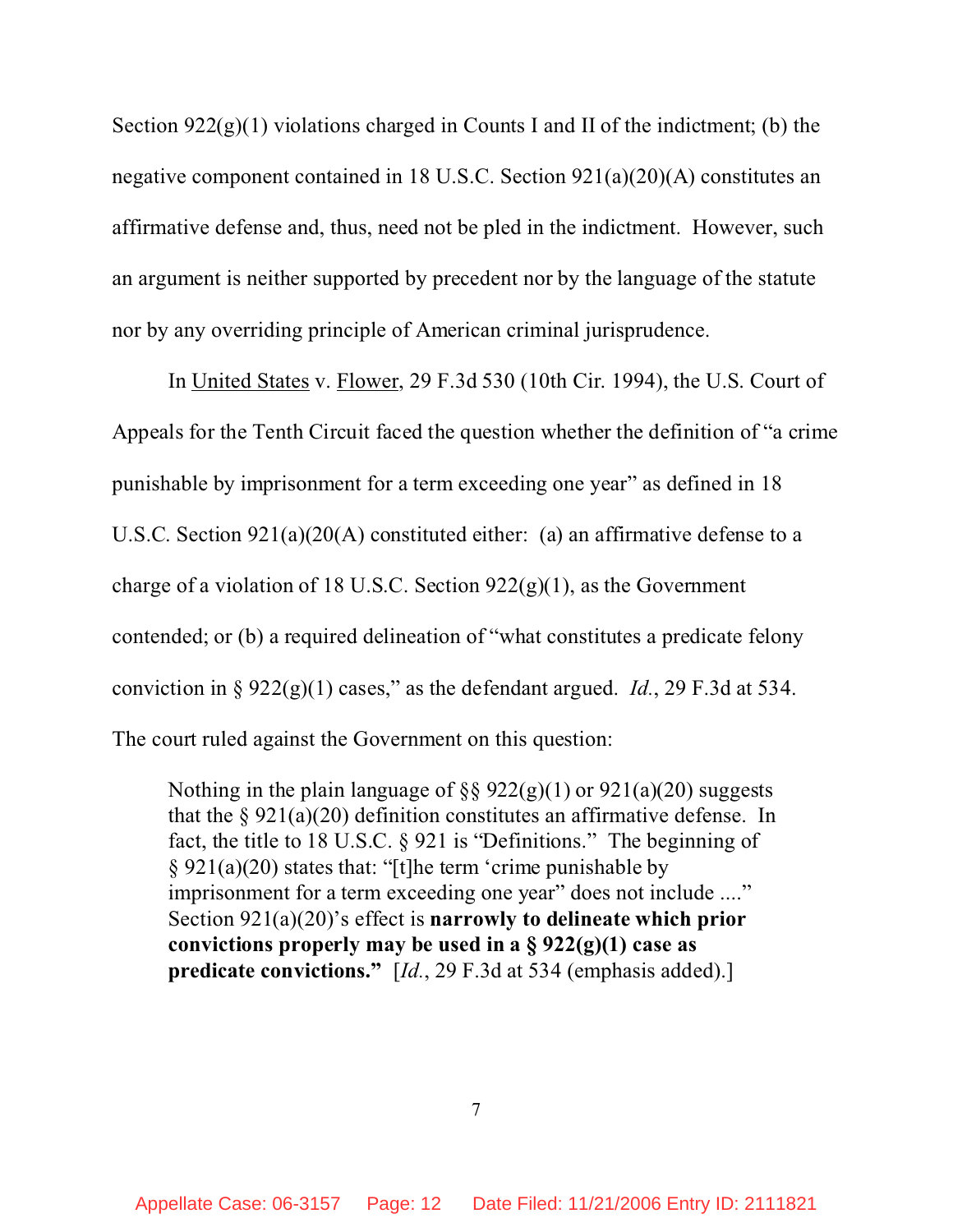In like manner, the "effect" of 18 U.S.C. Section  $921(a)(20)(A)$  is to "narrowly delineate which prior" **offenses** "properly may be used in a Section 922(g)(1) case as a predicate" **offense**. Thus, like the definition of "predicate convictions," the definition of "predicate offenses" contained in Section 921(a)(20)(A) is an element of the offense, not an affirmative defense. *See* Flower, 29 F.3d at  $535<sup>1</sup>$ 

Finally, although this reading of the definition contained in 18 U.S.C. Section  $921(a)(20)(A)$  would require the Government to prove a "negative," the U.S. Supreme Court has observed that "the requirement of proving a negative is [not] unique in our system of criminal jurisprudence." Mullaney v. Wilbur, 421

<sup>1</sup> Indeed, had Congress intended the negative component of the predicate offense necessary for conviction of a violation of 18 U.S.C. Section  $922(g)(1)$  to be an affirmative defense, it could have denominated that component an "exception" to the ordinary meaning of "crime punishable by imprisonment for more than one year." But it did not. Congress's choice not to use "exception" language in 18 U.S.C. Section 921(a)(20) contrasts sharply with its deliberate selection of such language in 18 U.S.C. Section  $921(a)(33)$ , which defines the term "misdemeanor crime of domestic violence." There, the definitional subsection (A) is preceded by the phrase, "Except as provided in subparagraph  $(C)$ ," thus rendering the issue of whether someone has been convicted of a misdemeanor crime of domestic violence to be an affirmative defense, not an element of the offense. *See* United States v. Hartsook, 347 F.3d 1, 5-6 (1st Cir. 2003). [Because there is no subparagraph C in 18 U.S.C. Section  $921(a)(33)$ , the exception has been read to apply to subparagraph B on the ground that it must have been a typographical error. *See* United States v. Hartsook, 347 F.3d 1, 6, n.7 (1st Cir. 2003).]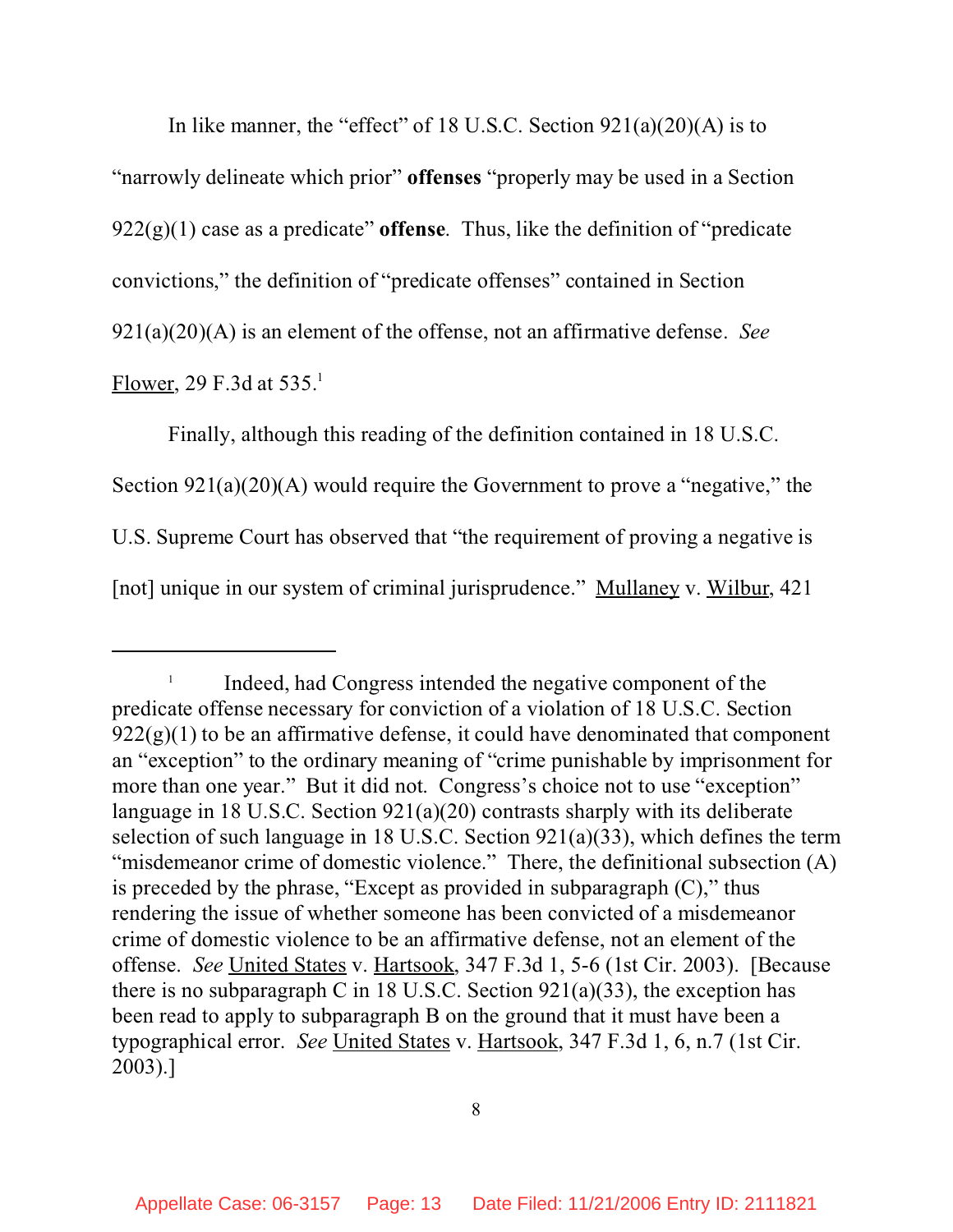U.S. 684, 702 (1975). Thus, there is "no unique hardship on the prosecution that would justify requiring the defendant to carry the burden of proving a fact so critical to criminal culpability." *Id.*

# **C. The Failure to Allege the Negative Component of the Predicate Offense Required for a Violation of 18 U.S.C. Section 922(g)(1) Renders Counts I and II of the Indictment Fatally Defective.**

As an element of the offense, the full definition — including both the positive and negative components — of the term, "crime punishable by a term exceeding one year," must be alleged in the indictment. *See* United States v. <u>Resendez-Ponce</u>, 425 F.3d 729 (9th Cir. 2005), *cert. granted*, U.S. , 74 L.W. 3584 (2006). In Resendez-Ponce, the Government attempted to justify its having omitted an "explicit" allegation of an overt act, an element of the offense defined in 18 U.S.C. Section 1326, as having been "implicitly" contained in the overall indictment. *See*, *id.*, 425 F.3d at 731-32. In similar manner, the Government in this case could argue that, by explicitly stating the exact predicate crime on which the prosecution was relying, the negative component was implicitly alleged. If the Government were to make such an argument here, it might assert — as the Government did in Resendez-Ponce — that the indictment was sufficient, because Mr. Stanko was "'sufficient[ly] advise[d] of what it is he's charged with.'" *See*, *id.*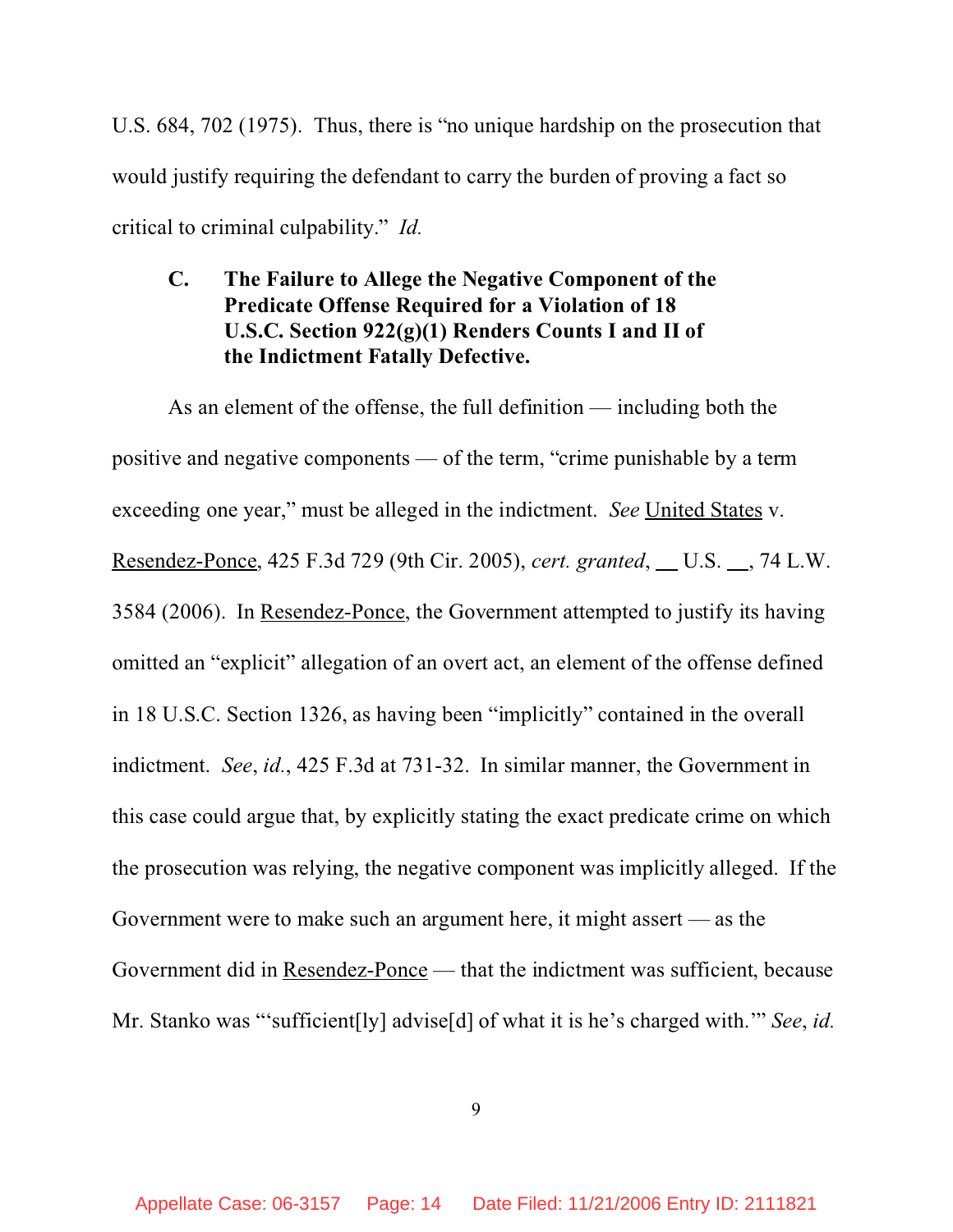425 F.3d at 732. There would be two problems with this argument.

First, as the Resendez-Ponce court ruled, "[f]ailure to allege an essential element of the offense is a fatal flaw not subject to mere harmless error analysis":

The purpose of this rule is to secure the basic institutional purpose of the grand jury, by ensuring that a defendant is not 'convicted on the basis of facts not found by, and perhaps not even presented to, the grand jury that indicted him.'" [*Id.*, 425 F.3d at 732.]

Second, the language of the indictment specifying that Mr. Stanko had been convicted of conspiracy to violate the "Federal Meat Inspection Act" does not even imply that the crime charged is **not** an offense relating to the regulation of business practices "similar to" federal or state offenses "pertaining to antitrust violations, unfair trade practices [or] restraint of trade," as provided in 18 U.S.C. Section 921(1)(20)(A). To the contrary, on its face the language suggests that the conviction pertained to the regulation of business practices. *See* Transcript of Proceedings, pp. 3-4 (April 10, 2006). Furthermore, whether such an offense is similar to the offenses named in 18 U.S.C. Section 921(a)(20)(A) depends upon "what is implied by *facts* out-side the four corners of the indictment," not by "what is implied by the *language* of the *indictment*, itself." *See* United States v. Resendez-Ponce, 425 F.3d at 732 (italics original), and Transcript of Proceedings, pp. 4-5 (April 10, 2006).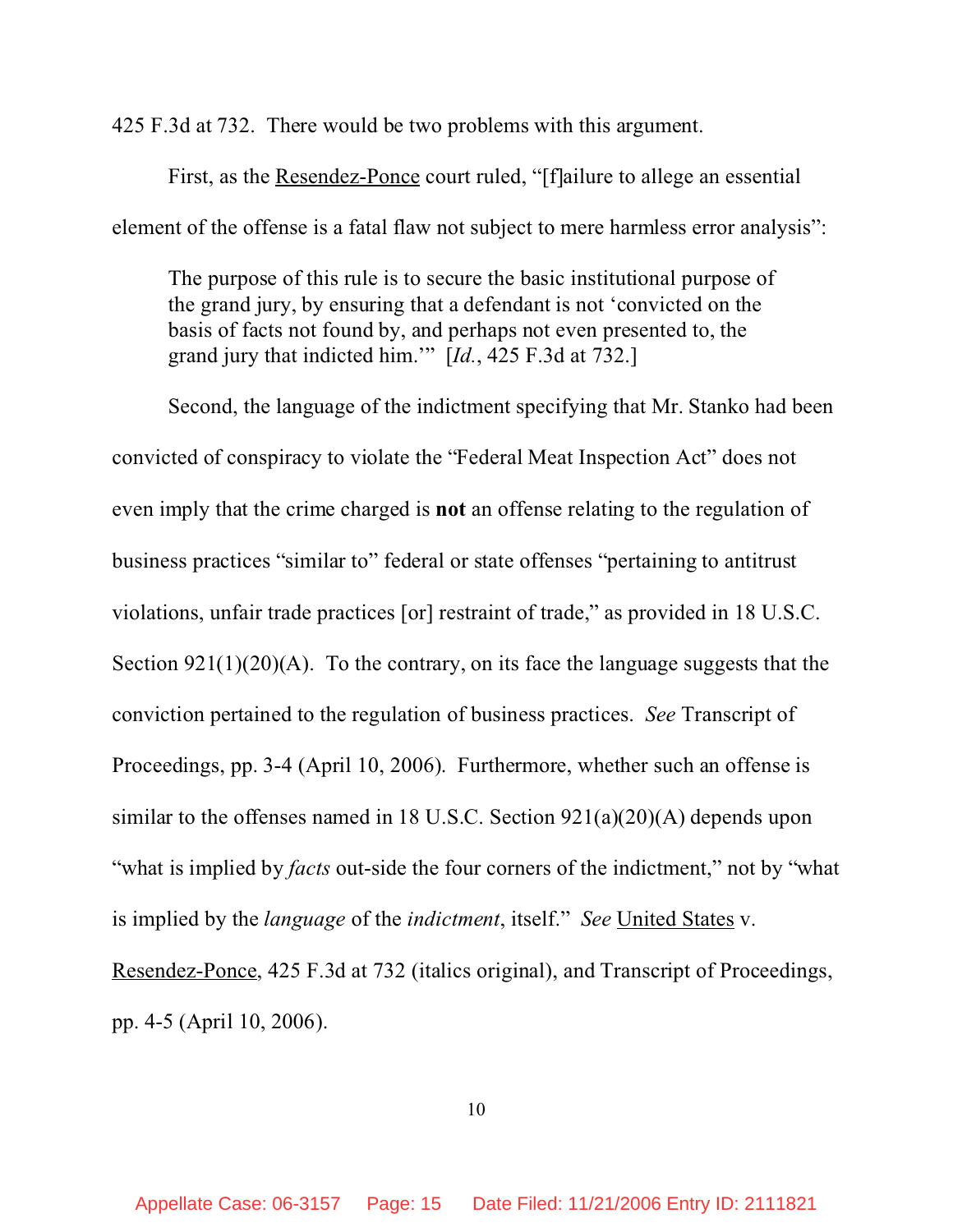Defendant Stanko's request that the indictment be dismissed on the ground that Counts I and II "do[] not set forth the essential elements of an offense" was erroneously denied, and for that reason alone his conviction should be reversed.

# **II. MR. STANKO WAS DENIED HIS SIXTH AMENDMENT RIGHT TO TRIAL BY JURY.**

## **A. The Trial Court's Jury Instructions Erroneously Omitted the Element of the Predicate Offense Defined in 18 U.S.C. Section 921(a)(20)(A).**

As demonstrated in Part I above, the predicate offense upon which a charge of violation of 18 U.S.C. Section  $922(g)(1)$  is based requires proof of two elements: (1) the offense is a "crime punishable by imprisonment for a term exceeding one year"; and (2) the offense is not one "pertaining to antitrust violations, fair trade practices, restraints of trade, or other similar offenses relating to the regulation of business practices." The trial court, however, omitted from the jury instructions the second element of the predicate offense (as defined in 18 U.S.C. Section 921(a)(20)(A)), instructing the jury that it could convict Mr. Stanko of a violation of 18 U.S.C. Section 922(g)(1), as charged in Counts I and II of the indictment, which simply required a finding that the predicate crime is simply "a crime punishable by imprisonment for a term exceeding one year." *See* Trial Record, Document No. 269, pp. 15-16, Instructions 11 and 12.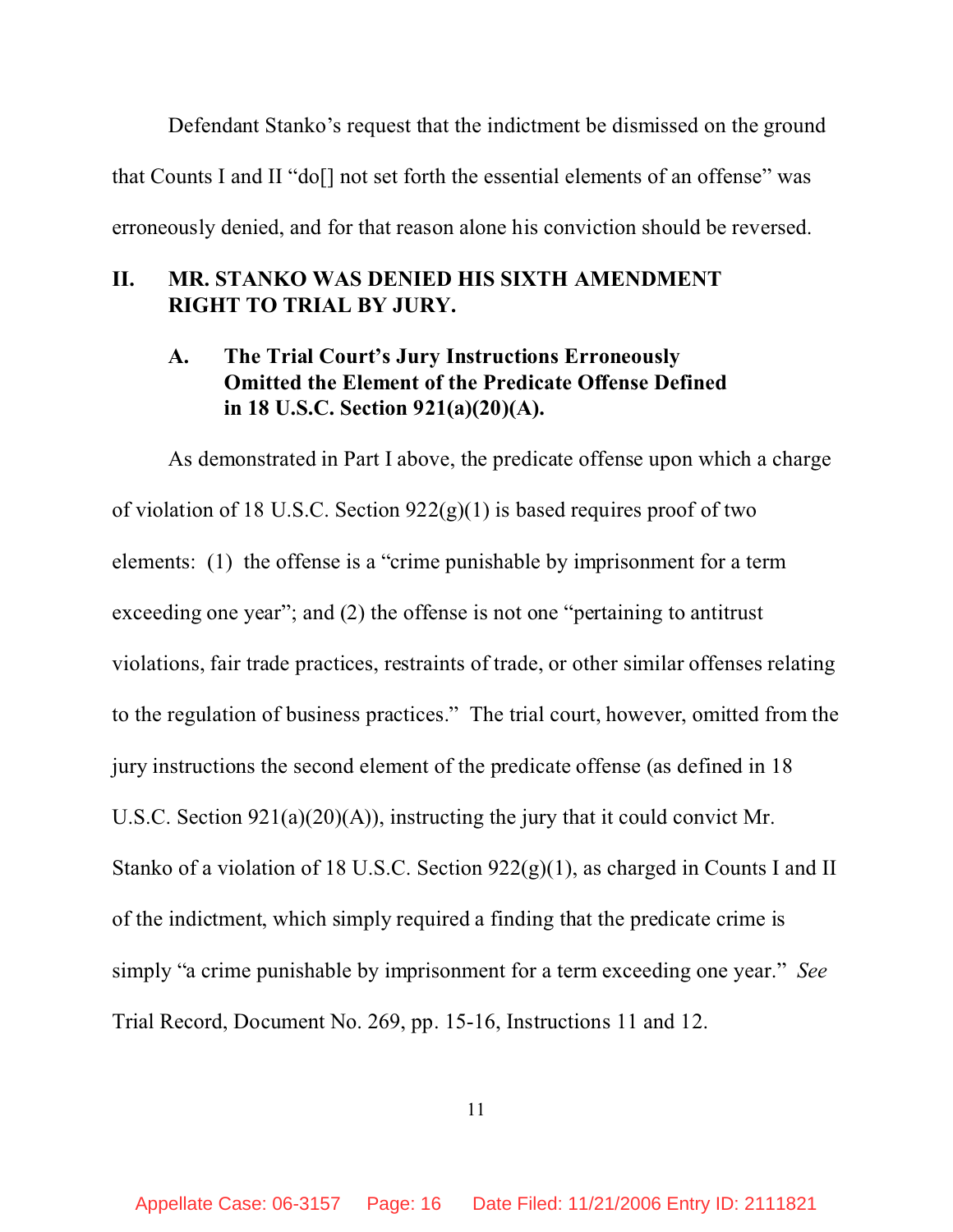Thus, the trial court erroneously rejected defendant's proposed Instruction

No. 11 which reads, in pertinent part, as follows:

In order to convict Defendant of the crimes alleged in Counts I and II, the Government must prove, beyond a reasonable doubt, the Defendant's prior felony conviction is a crime "... punishable by imprisonment for a term exceeding one (1) year," as that term is defined in the Federal Gun Control Act.

As defined in the Federal Gun Control Act, the term "crime punishable imprisonment for a term exceeding one (1) year" does not include:

Any federal or state offense pertaining to antitrust violations, unfair trade practices, restraints of trade, or other similar offenses relating to the regulation of business practices.

If you find Defendant's prior conviction, if any, was any federal or state offense pertaining to antitrust violations, unfair trade practices, restraints of trade, or other similar offense relating to the regulation of business practices, you must find the Defendant not guilty. [Trial Record, Document No. 261, p. 4, Instruction No. 11.]

## **B. The Trial Court's Failure to Instruct the Jury on the 18 U.S.C. Section 921(a)(20)(A) Element of the Predicate Offense Was Reversible Error.**

In United States v. Flower, the court of appeals ruled that it is the trial

judge's responsibility, as a matter of law, to determine whether the "predicate

felony conviction" has been "factually" proved by the Government. *See id.*, 29

F.3d at 535. But that ruling was made in 1994, prior to the United States Supreme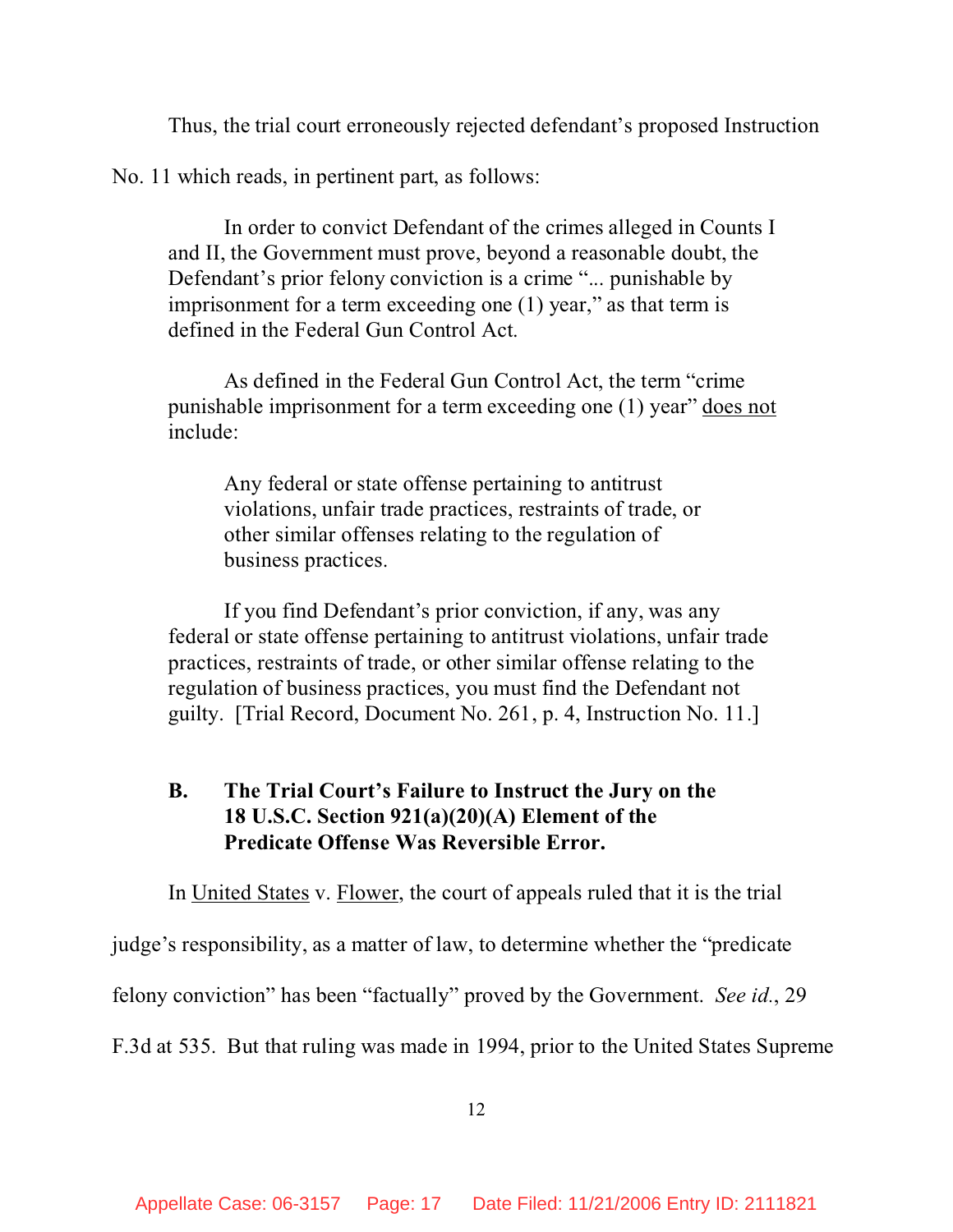Court's decision in United States v. Gaudin, 515 U.S. 506 (1995). In Gaudin, the Court ruled that the Sixth Amendment of the United States Constitution "gives a criminal defendant the right to have a jury determine, beyond a reasonable doubt, his guilt of **every element of the crime with which he is charged."** *Id.,* 515 U.S. at 522-23 (emphasis added). In so ruling, the Court rejected the Government's contention that the right to jury trial "applies to *only the factual components* of the essential elements." *Id.*, 515 U.S. at 511 (italics original). Rather, the Court ruled that the trial jury has the "responsibility at trial ... to find the *ultimate* facts beyond a reasonable doubt," even when the element has a legal component. *Id.*, 515 U.S. at 511-15.

Applying the Gaudin principle to this case, it was for the jury, not the judge, to decide whether, as an element of the offense, the predicate crime alleged in Counts I and II came within the "business exclusion" defined by 18 U.S.C. Section  $921(a)(20)(A)$ . While the trial court was responsible for ruling on the admissibility of evidence on that question, it could not substitute its evidentiary rulings for a jury decision on every element of the offense. *Compare* Gaudin, 514 U.S. at 519-21 *with* Flower, 29 F.3d at 535-36.

Indeed, according to Sullivan v. Louisiana, 508 U.S. 275, 277-78 (1993), the effect of the trial court's failure to submit the "business regulation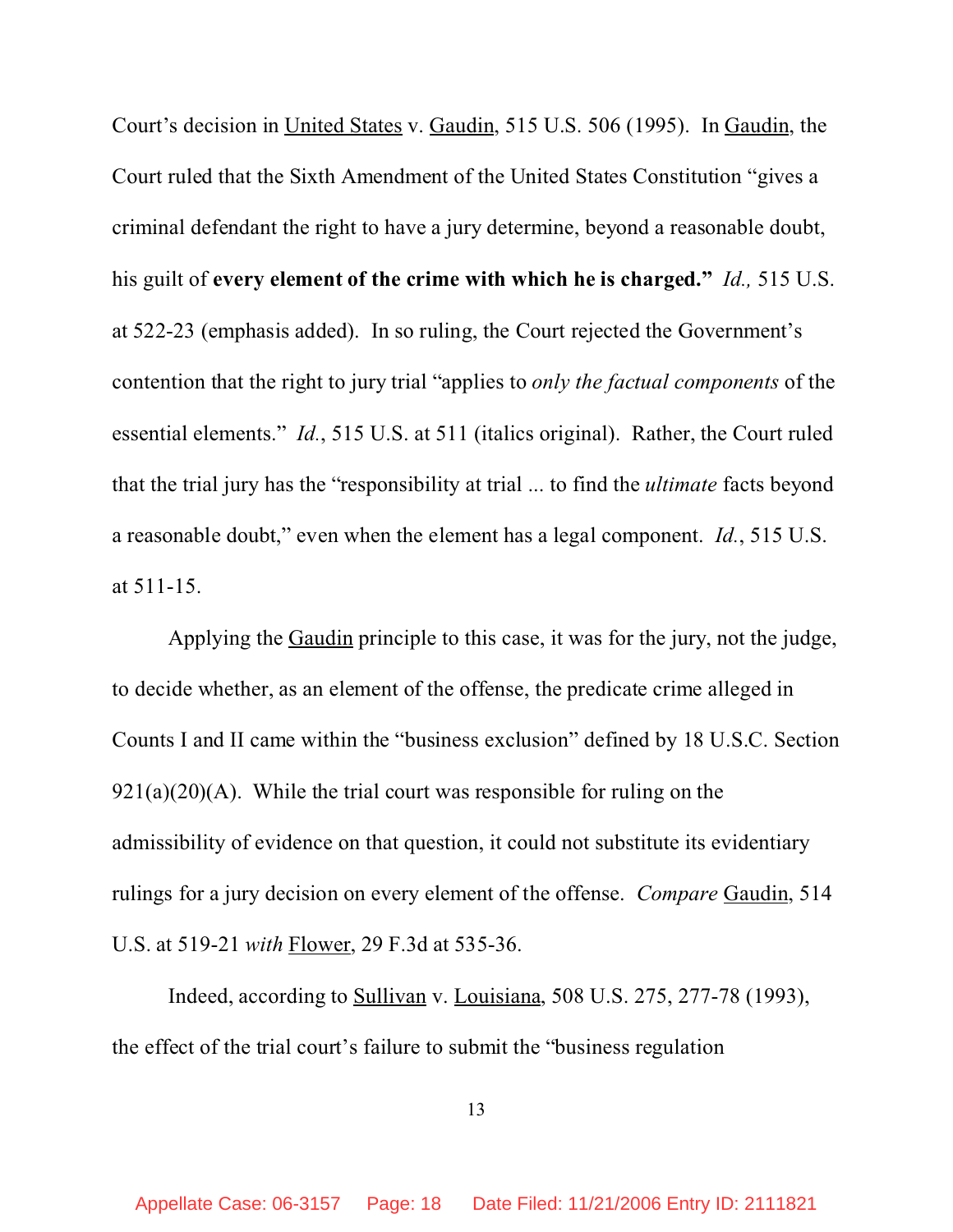exclusion" — embodied in 18 U.S.C. Section  $921(a)(20)(A)$  — to the jury was tantamount to a directed verdict on that element by the trial court. As Justice Scalia explained in Sullivan:

The [Sixth Amendment] right includes ... as its most important element, the right to have the jury, rather than the judge, reach the requisite finding of "guilty." ... Thus, although a judge may direct a verdict for the defendant if the evidence is legally insufficient to establish guilt, he may **not direct a verdict for the State**, no matter how overwhelming the evidence. [*Id.*, 508 U.S. at 277 (emphasis added).]

Additionally, as Justice Scalia pointed out, the Fifth Amendment Due Process guarantee that every element of a crime charged be proved beyond a reasonable doubt could not be trumped by a trial judge without depriving the defendant of "the jury verdict required by the Sixth Amendment ... of guilty beyond a reasonable doubt." *Id.*, 508 U.S. at 277-78.

The trial court's refusal to instruct the jury on the "business regulation exclusion" element of the predicate crime — upon which a violation of 18 U.S.C. Section  $922(g)(1)$  must rest — is, therefore, reversible error.

#### **CONCLUSION**

For the reasons stated, Mr. Stanko's conviction on Counts I and II of the indictment should be vacated, and the case reversed and remanded with appropriate instructions to dismiss the indictment.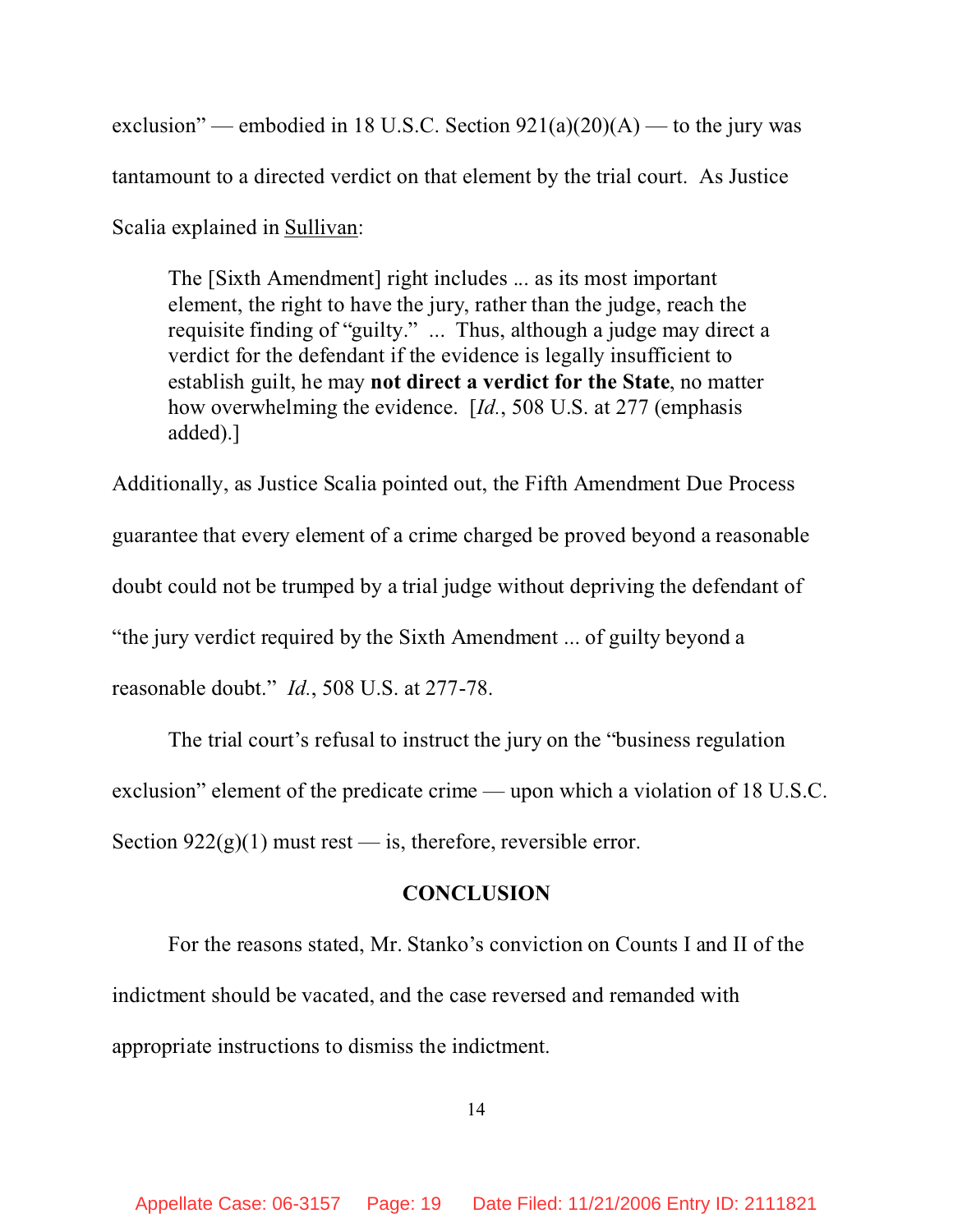Respectfully submitted,

 $\overline{\phantom{a}}$  , where  $\overline{\phantom{a}}$ 

HERBERT W. TITUS WILLIAM J. OLSON JOHN S. MILES JEREMIAH L. MORGAN WILLIAM J. OLSON, P.C. 8180 Greensboro Drive, Suite 1070 McLean, VA 22102-3860 (703) 356-5070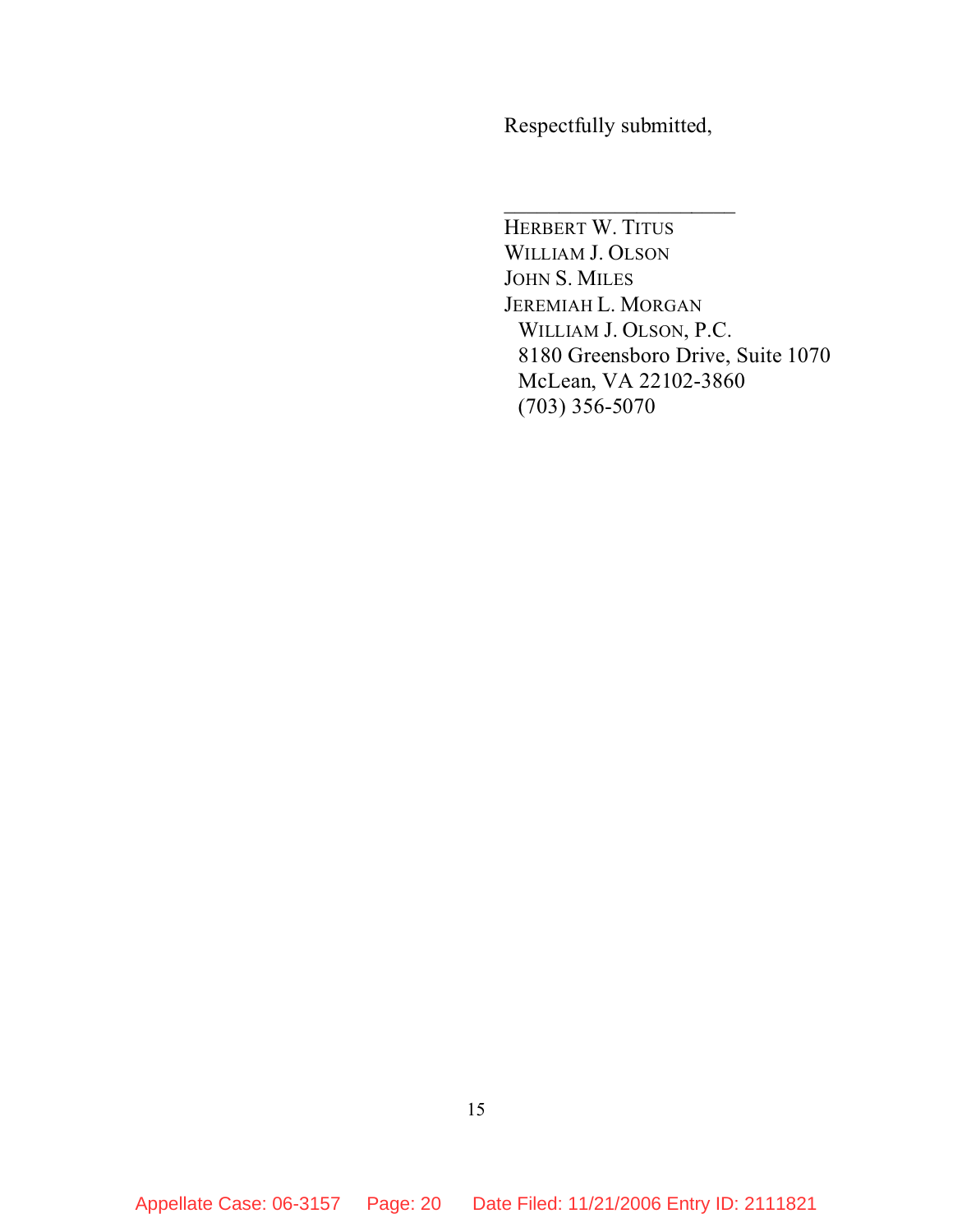#### CERTIFICATE OF COMPLIANCE WITH RULE 32(a)

#### IT IS HEREBY CERTIFIED:

1. That the foregoing Brief Amicus Curiae of Gun Owners Foundation in Support of Appellant and Reversal complies with the type-volume limitation of Fed. R. App. P. 29(d) and 32(a)(7)(B) because this brief contains 3,438 words, excluding the parts of the brief exempted by Fed. R. App. P.  $32(a)(7)(B)(iii)$ .

2. This brief complies with the typeface requirements of Fed. R. App. P.  $32(a)(5)$  and the type style requirements of Fed. R. App. P.  $32(a)(6)$ .

3. This brief has been prepared in a proportionally spaced typeface using WordPerfect version 10.0.0.990 in 14-point Times New Roman.

#### CERTIFICATE REGARDING DIGITAL VERSION OF BRIEF

IT IS HEREBY CERTIFIED that, pursuant to Circuit Rule 28A(d), a digital version of this brief has been furnished to the Court on a CD, that the file copied to the CD has been scanned for viruses, and that it is virus-free.

John S. Miles

Dated: \_\_\_\_\_\_\_\_\_\_\_\_\_\_\_\_\_\_\_\_

 $\mathcal{L}_\text{max}$  and  $\mathcal{L}_\text{max}$  and  $\mathcal{L}_\text{max}$